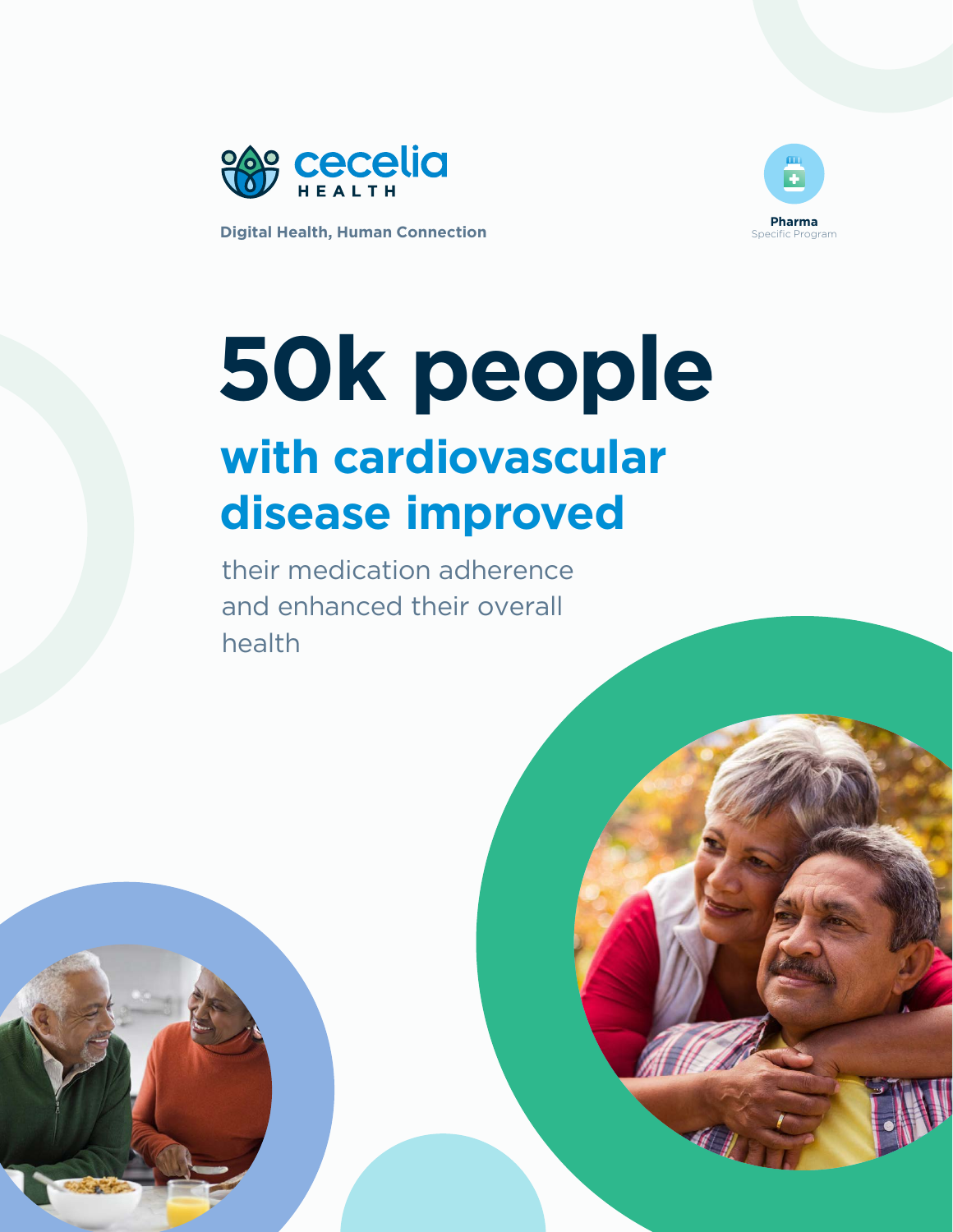## **Partnership Background**

In 2019, a large, leading pharmaceutical manufacturer approached Cecelia Health as it looked to enhance its existing 12-month digital patient adherence and lifestyle support program for patients prescribed their cardiovascular drug. At the time, their cardiovascular brand was utilizing a traditional call center model staffed by call center agents. However, this approach was not delivering the results they had hoped for. The brand was frustrated that quality and subsequent outcomes of the program were lacking for an older patient population experiencing multiple comorbidities. They looked to take an innovative approach to solve this issue by building a program that would:

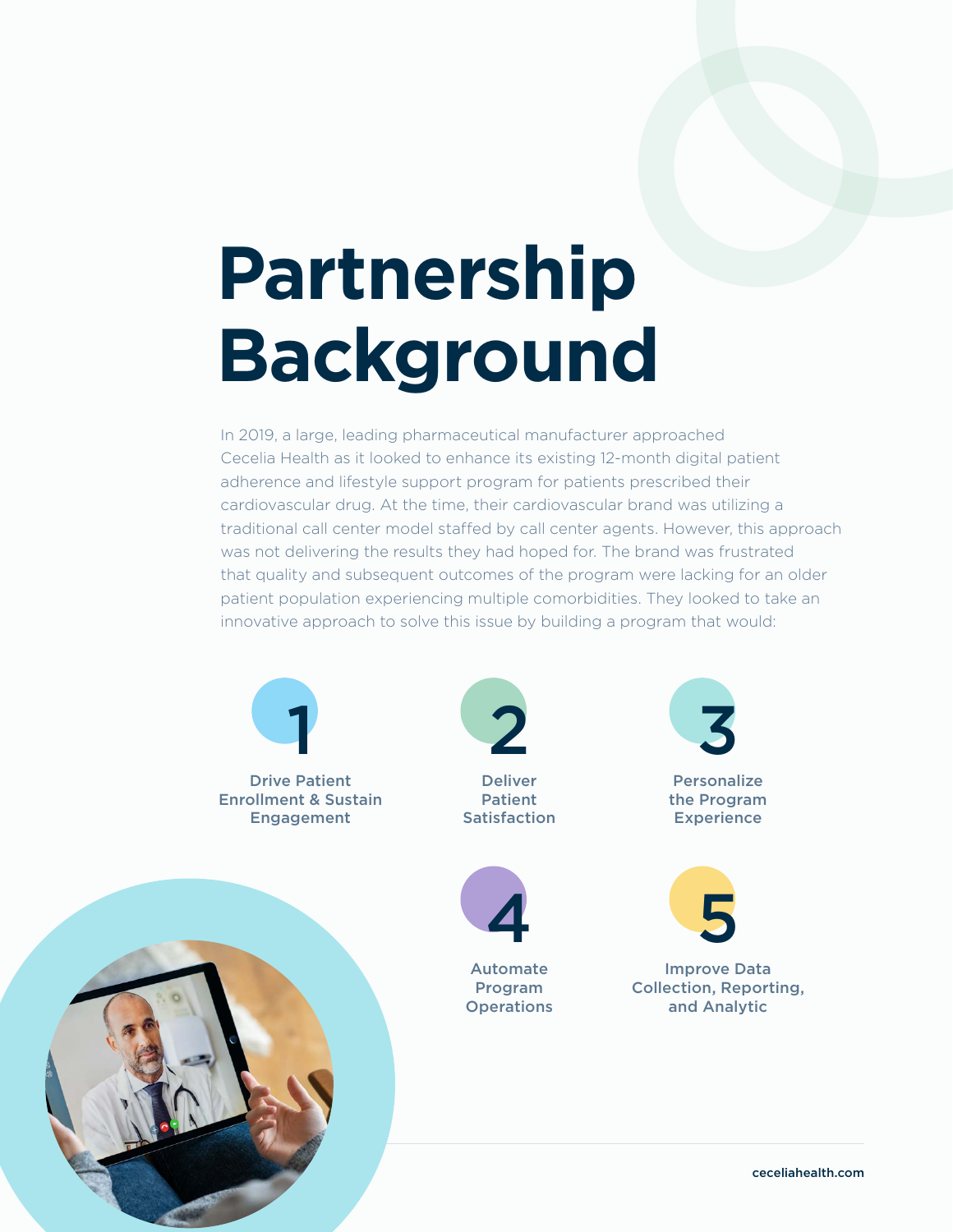

# **Partner Criteria**

The brand understood how crucial it was to partner with an innovative, digital health partner that had a proven track record in pharma and the clinical depth to deliver quality remote support at scale to improve adherence outcomes for a patient population with limited health literacy that was often facing a challenging transition of care after an acute event. They were determined to find a partner solution that fit the following criteria:



Easy to implement from the very beginning to support a seamless transition from their existing external call center partner



Proactive and responsive to ongoing needs to engage an older population (significant Medicare) in coaching and care



Utilized experienced, disease state specific clinicians capable of responding to individual preferences, unique barriers, and diverse cultures



Incorporated a data driven segmentation model to provide an adaptive program experience based on individual participant needs



Optimized the program to promote strong engagement and clinical outcomes inclusive of a strong lift in medication adherence

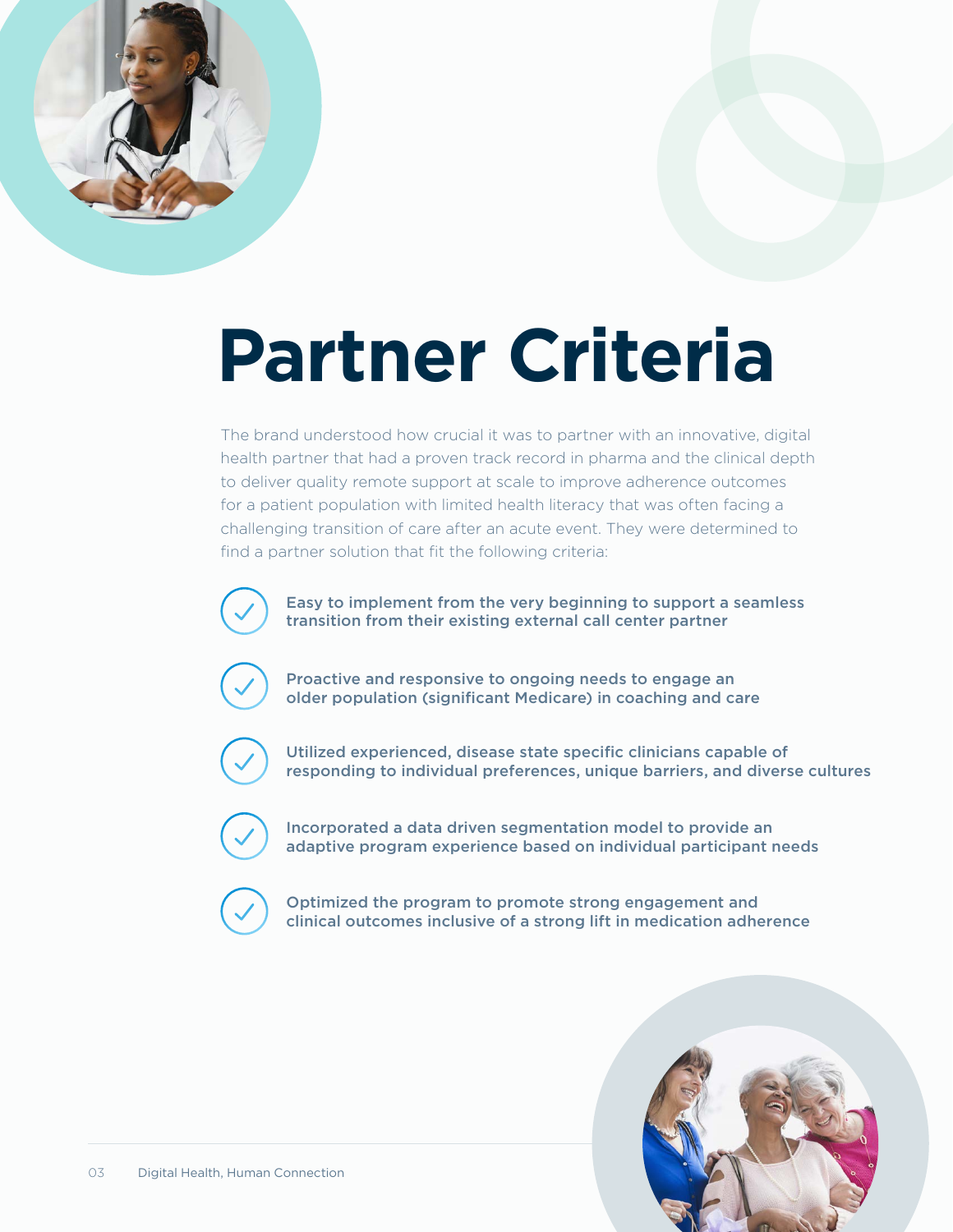a meaningful

15%

point increase in the audio engagement rate

# **Strategic Vision**

### **Clinical**

Cecelia Health provided a deep bench of Registered Nurses (RN) with an average of over 10 years of cardiovascular nursing experience to elevate the conversation between coaches and patients. The level of interactions went from basic reminders to take one's medication to rich, personalized conversations focused on uncovering motivations and barriers to disease management and remaining adherent. Given we know that one-on-one relationships are more effective at building trusts and motivating, we established that all participants would receive a dedicated clinician for the length of the program. After program launch, our coaches would work with assigned participants to build trust and set SMART goals related to medication adherence, healthy lifestyle, physical activity, and other relevant topics. And, just three months after the application of one-on-one coaching to the program, the brand realized a meaningful 15 percentage point increase in the audio engagement rate of the program between participants and Cecelia Health expert clinicians.

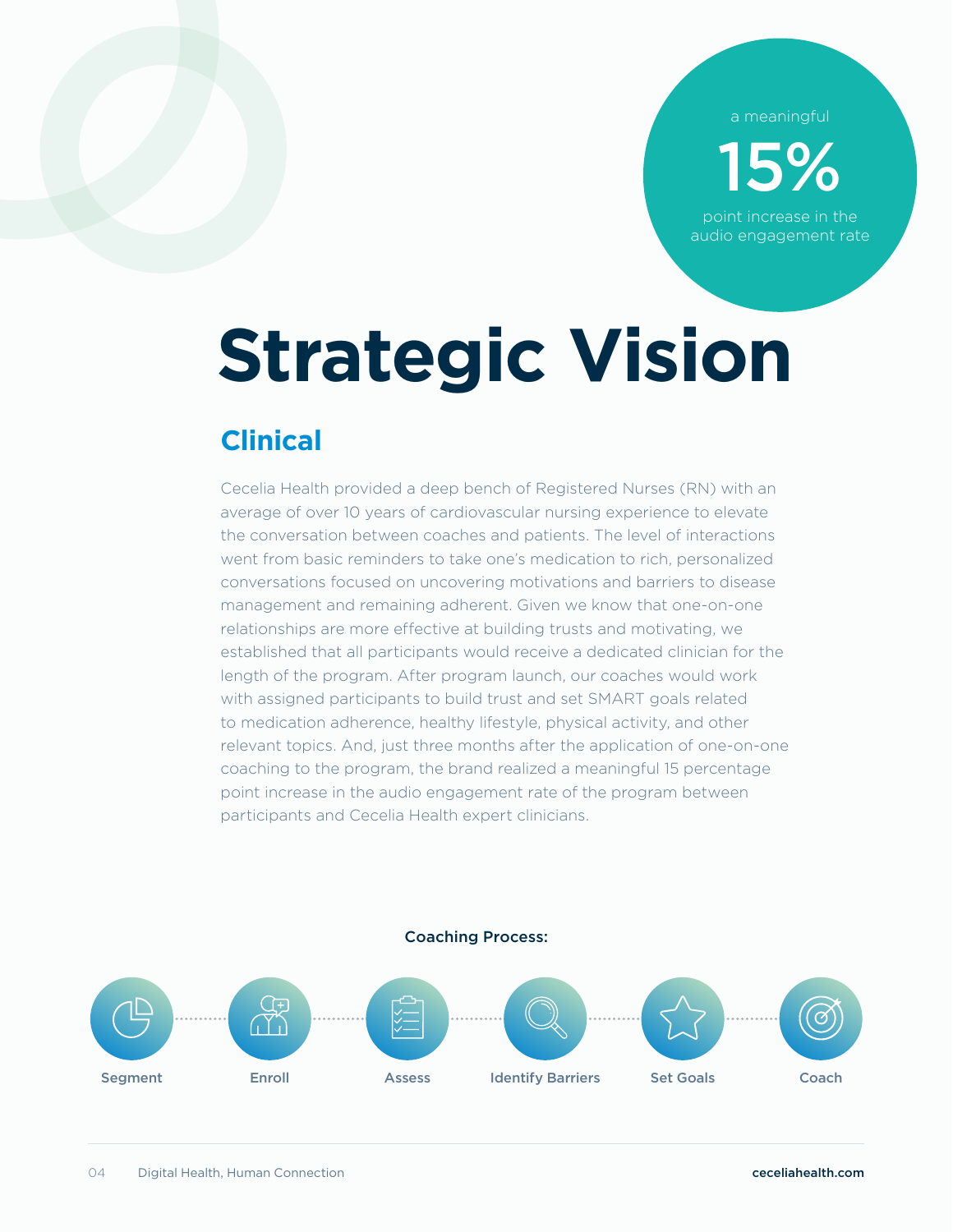### **Segmentation**

After evaluating the existing program segmentation approach, Cecelia Health's team immediately uncovered an opportunity for improvement given that the existing segmentation model relied on basic patient in-take surveys to segment patients into 6 high and low risk segments that would inform the patient journey throughout the 12 month program. Cecelia Health devised a strategy for a data science driven model that could deliver a dynamic patient segmentation to provide participants with the right touch at the right time to improve outcomes and program satisfaction.

### **Content**

The Cecelia Health team worked closely with the brand's marketing team and agencies to develop a comprehensive curriculum for 12 month program grounded in robust insights specific to the patient population utilizing the cardiovascular medication. Drawing on our best practices, we knew that the program should valuable digital and physical resources to meet the preferences of diverse segments and that coaches could reinforce in their coaching calls with participants. After mapping out a patient journey, we developed a library of resources that would support patients in overcoming specific obstacles to adherence and disease management that included: welcome kits, recipes, medication organizers, and doctor discussion guides.

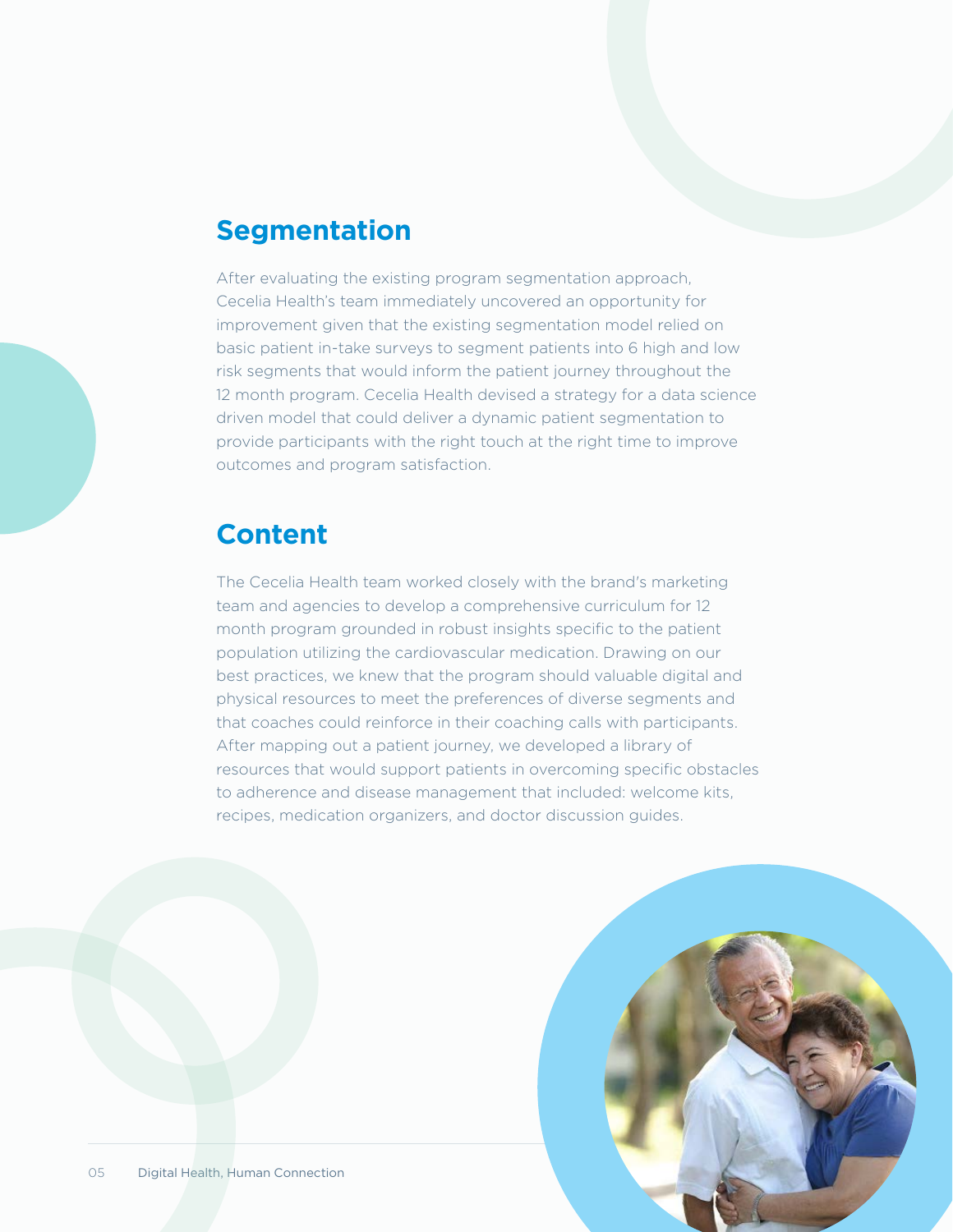patient population has grown by over

275% from **18,000** to **50,000**

participants

## **The Program**

In partnership with Cecelia Health, the brand was able to implement an adaptive 12-month patient support program grounded in research for the patients prescribed their cardiovascular drug. With Cecelia Health expert clinicians at the center, participants are able to better understand the value of their medication and remain adherent over the long run. **Since the inception of the partnership, the program patient population has successfully grown by 275% from 18,000 to 50,000 as a result of improved value and an enhanced marketing funnel**. Patients can enroll in the long-term support program when opting in for co-pay assistance or directly at the doctors office at the point of prescription. Moreover, patient satisfaction with the value of the program has been enhanced significantly leading to reduced drop off and improved adherence.

**Cecelia Health can do the same to transform your brand's support strategy will delivering you meaningful return on investment!**





My coaching has allowed me to develop a better understanding healthy. It's been a great thing and my cardiac function has improved since I started the medication

> Cardiovascular Program **Participant**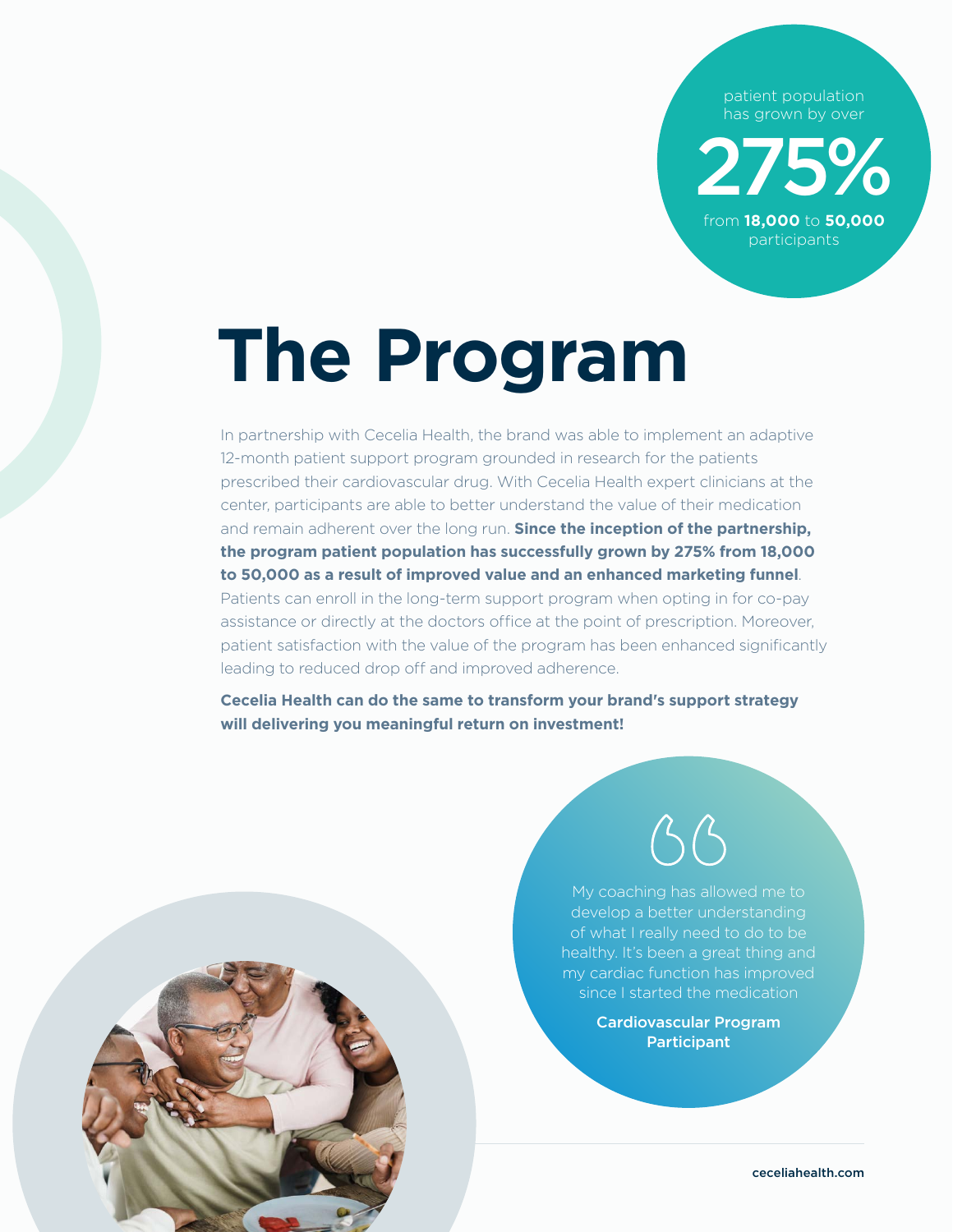

## **The Results**

#### **Adherence**

81%

Adherence 1-year post engagement with Cecelia Health<sup>1</sup>

#### **ROI**

5.1x

Incremental Revenue Driven by Improved Initiation & Adherence

### **Enrollments**

100%

Increase in enrollment volume



of eligible enrollees reached by Cecelia Health

### 60%

of patients reached were enrolled by Cecelia Health

#### **Patient Satisfaction**

98%

confidence that the program was valuable while on the drug

98%

confidence that Cecelia Health coach was knowledgeable about the program and disease state

### 87%

confidence that understanding of the diagnosis and drug was improved as a result of the program

1. Results measured and verified by independent third party Crossix